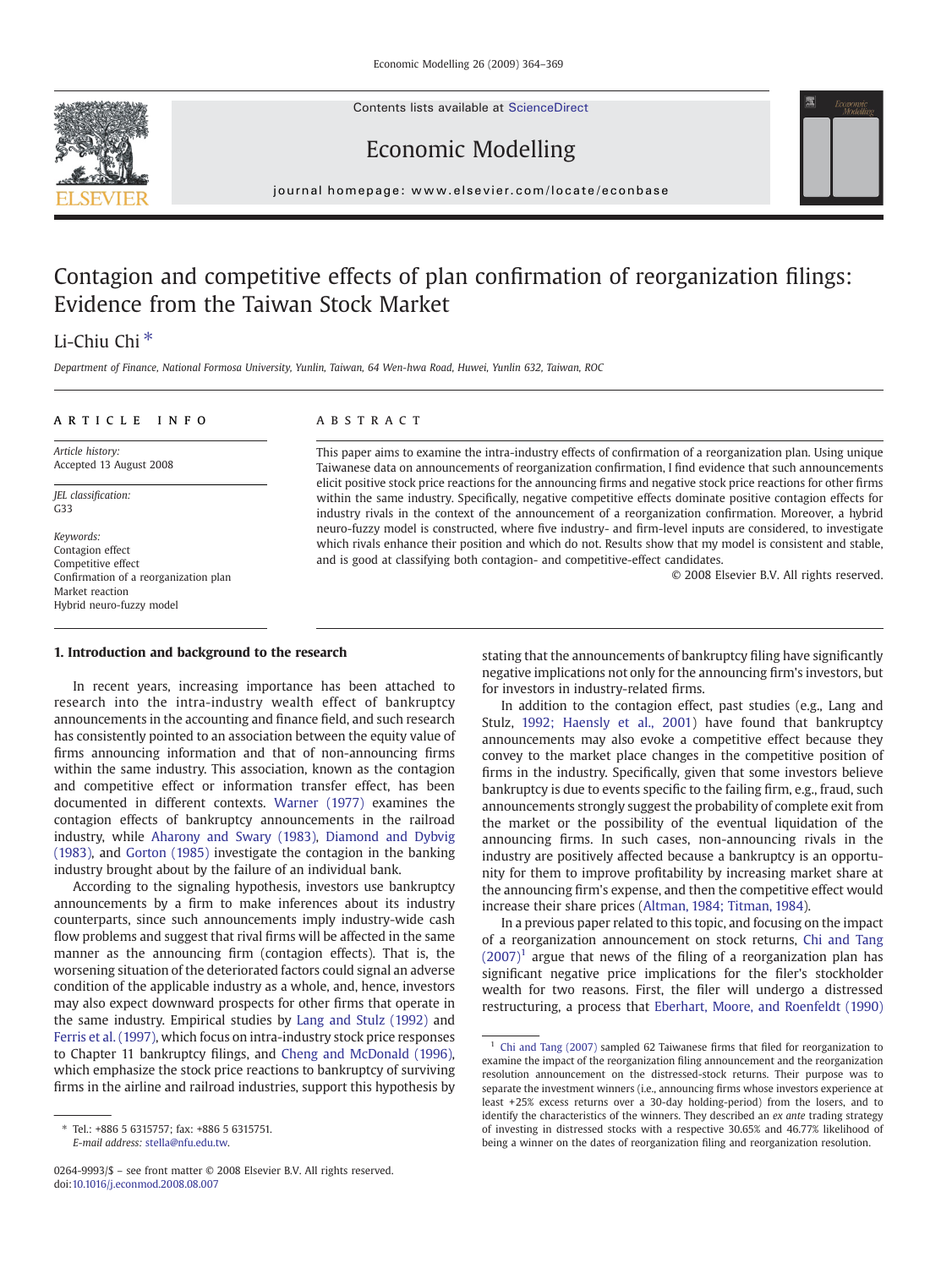report averages about two years. Second, the uncertainty about any court rulings for such a firm causes an information asymmetry problem which in turn leads to the firm's being undervalued. In addition, a bankrupt firm's direct and indirect costs increase while in Chapter 11 [\(Lang and Stulz, 1992](#page--1-0)). The former are costs that are directly associated with the legal bankruptcy process (e.g., attorneys' fees, accounting fees, etc.) while the latter are the costs of consequential losses (e.g., lost sales, interrupted operations, loss of valuable employees, etc.).

It is well documented that a Chapter 11 filer continues bearing direct and indirect bankruptcy costs, thereby reducing its competitive position until the court approves its reorganization plan, allowing it to restructure and emerge from bankruptcy ([Altman, 1984; Weiss, 1990\)](#page--1-0). This suggests that the filer's court-approved plan not only allows its exit from bankruptcy but also has a positive effect on the wealth of its shareholders. Similarly, [Chi and Tang \(2005\)](#page--1-0) provide adherent evidence that the stockholders of firms announcing reorganization ratification and out-of-court settlement react positively to such announcements, while the stockholders of firms announcing filing dismissal react negatively.<sup>2</sup> This positive wealth effects can be attributed to the fact that the court ratification of a reorganization plan resolves a major issue that has been clouding the filer's future and, thus, enables such a firm to concentrate all its efforts on increasing shareholder value.

Although there have been many studies in various areas of intraindustry effects, none has examined such effects in the context of the confirmation of a reorganization plan. Since, on the one hand, the information of the court confirmation of a reorganization plan is more reliable than other information disseminated to the public; on the other hand, the contagion and competitive effects compose part of the market response to plan confirmation for rival firms, an empirical examination would indicate which effect is dominant. Positive correlations across stock returns of industry rivals would imply dominant contagion effects, whereas negative correlations would indicate competitive effects.

In this paper, I use a unique Taiwanese dataset on announcements of reorganization confirmation to provide evidence on effects associated with the plan confirmation announcements of reorganization filings. The findings support my assertion that news of reorganization confirmations positively impacts on the equity value of the announcing firms. Furthermore, for other rivals in the same industry, my results indicate that competitive effects dominate contagion effects. A hybrid neuro-fuzzy model is constructed, where five industry- and firm-level inputs are considered, to investigate which rivals enhance their gains and which do not. The results show that my model is consistent and stable, and is good at classifying both contagion- and competitive-effect candidates.

The remainder of the paper is organized as follows. In the next section, I offer a description of the data I use and of the methodology of my analysis. Section 3 presents the results of the empirical analysis. Section 4 concludes.

#### 2. Empirical analysis: data and methodology

#### 2.1. Data source

The period covered is from 1 January 1987 to 1 February 2006. My sample of plan confirmation of reorganization filings is obtained from the Market Observation Post System of the Taiwan Stock Exchange Corporation (TSEC) and the Extemporary Newspaper Headline & Index Database. Daily stock returns and other financial data of listed firms are compiled from the Taiwan Economic Journal (TEJ) database, but when these data are not available, company annual reports, TSEC, and Compustat Global Data are employed. In order to ensure the accuracy of event dates and data related to the reorganization confirmations, all public announcements from 1987 to 2006 have been double checked manually.

I eliminate firms in foreign-based entities, financial services institutions, and announcers for which the court-related data required for the analyses are missing or where discrepancies cannot be resolved. In addition, I require announcers to have at least one industry match, or have adequate return data 250 days before and 20 days subsequent to plan confirmation available in the database. This results in a final sample of 59 announcers operating in 15 industries. Rival firms operating in the same industry as the announcer are chosen according to the TEJ four-digit industry classification code. This initial sample of industry rivals is then screened to exclude the announcer and any rivals that experience other contemporaneous contaminating events during the research window. As a result of this screening process, a clean sample of 1289 rivals is available for this empirical analysis.

A neuro-fuzzy model in year  $Y_{C-1}$ , i.e., the last fiscal year preceding the plan confirmation, is built to explain how the market responds toward portfolio rivals as a result of any leakage of information about the court ratification of the reorganization plan. The first 753 industry rivals (1987 to 2000) serve as a model construction dataset, which is randomly partitioned into a model estimation dataset ( $n=502$ ) and a test or hold-out dataset ( $n=251$ ). The remaining 543 industry rivals (2001 to 2006) are used for the final validation of the model's reliability.

#### 2.2. Market model

The prediction error, or abnormal return, as described in the appendix to [Dodd and Warner \(1983\)](#page--1-0), has been chosen as appropriate for the purposes of this study. For stock j, the daily prediction error  $(PE_{it})$  is estimated as:

$$
PE_{jt} = R_{jt} - \hat{\alpha}_j - \hat{\beta}_j R_{mt} \tag{1}
$$

I compute  $\hat{\alpha}_j$  and  $\hat{\beta}_j$  using data from a 250-day pre-event estimation period prior to the date of plan confirmation ( $t=0$ ).  $R_{it}$  is stock js market return on day t, and  $R_{mt}$  is the market return on an equally-weighted market portfolio drawn from the TSEC and TEJ daily returns file on each day  $t$  for the interval of interest. For stock  $j$ , the cumulative prediction error (CPE) is the sum of the PE over the event day  $T_{1i}$  to  $T_{2i}$ , and is computed as below:

$$
CPE_j = \sum_{t=T_{1j}}^{T_{2j}} PE_{jt} \tag{2}
$$

#### 2.3. Variable selection

RCPE $-$ 5 to +5 (rival cumulative prediction error) centered on the date of plan confirmation is used as the dependent variable in my neurofuzzy model. An industry rival is thus categorized as a contagion effect candidate if its holding-period CPE−5 to +5 is positive. This generates 603 contagion effect candidates and 693 competitive effect candidates over

<sup>2</sup> [Chi and Tang's \(2005\)](#page--1-0) previous paper in this series aimed to construct neural network models to classify and predict the post-reorganization filing resolutions into three groups, namely out-of-court settlement, reorganization ratification, and application dismissal. In addition, they investigated the stock prices of the filing firms around the filing and the resolution dates in the light of each of the three postreorganization filing resolutions. Their results revealed that the returns from the dismissed firms were worst and that those from the firms that settled out-of-court were best. That same study focused on the wealth effects of post-reorganization filing resolutions on the filing firm, whereas the present study focuses not only on the effects of confirmation of a reorganization plan on the filer, but also on the intra-industry contagion and competitive effects of a reorganization confirmation on competitors.